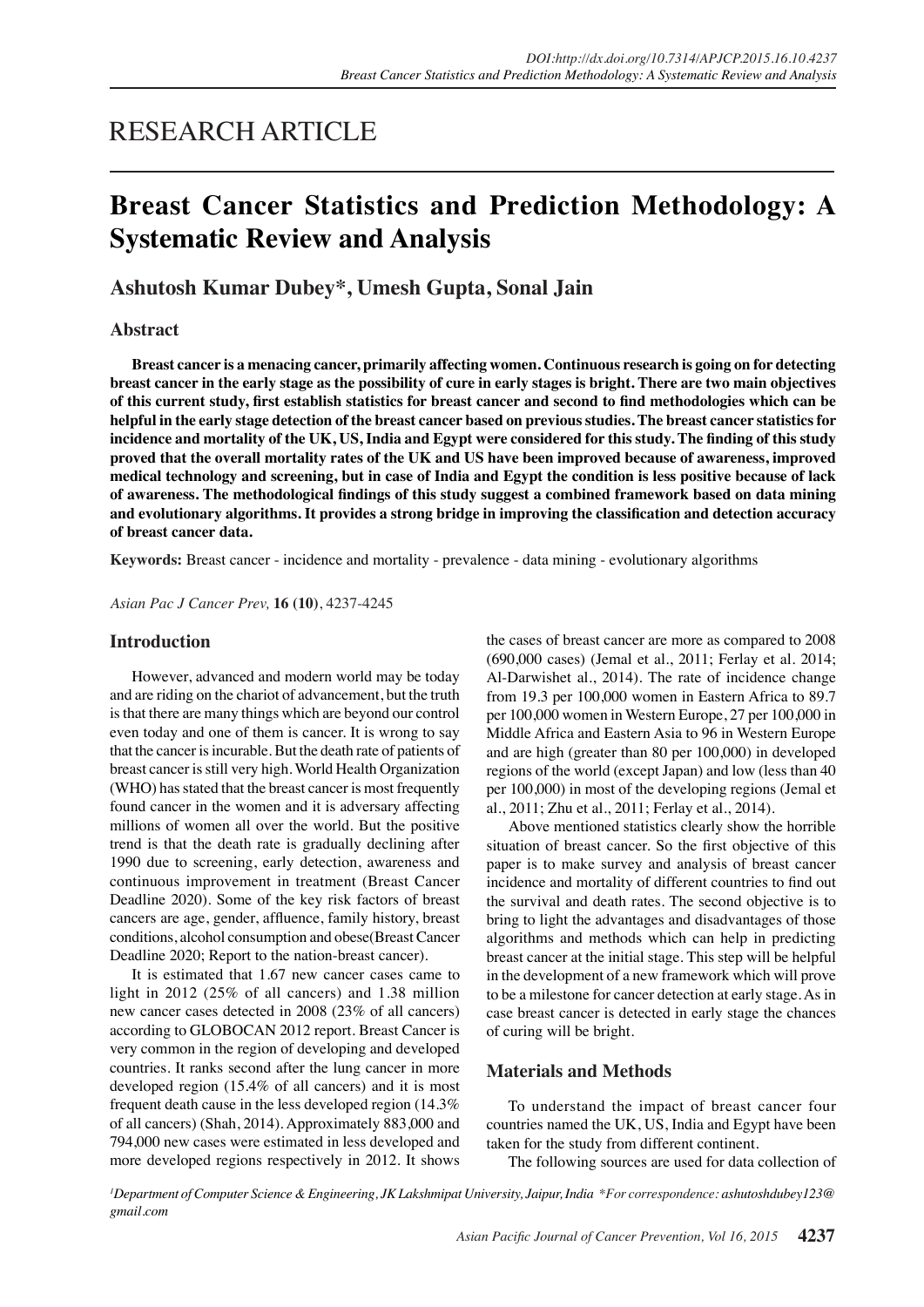#### *Ashutosh Kumar Dubey et al*

incidence and mortality rates from different countries: National Cancer Intelligence Network (NCIN), UK: NCIN coordinate to develop analysis for improving clinical outcomes, cancer care and prevention. It is a part of Public Health England from April 2013.

Office for National Statistics (ONS), UK: ONS is a recognized statistical institute of the UK. It collects and publishes statistics related to population, society and economics.

Northern Ireland Cancer Registry (N. Ireland Cancer Registry): It was established in 1994, which is located in Centre for Public Health, Queen's University Belfast. It register and maintain cancer incidence and mortality. This agency is funded by the Public Health Agency for Northern Ireland.

Welsh Cancer Intelligence and Surveillance Unit (WCISU), Wales: WCISU is a national cancer registry of the Wales. It stores and publishes cancer incidence record in Wales.

Information Services Division (ISD), Scotland: ISD is a part of the NHS National Services Scotland. It conveys and gives data (Health) which are accessible for all without any fee.

Surveillance, Epidemiology, and End Results (SEER), US: The SEER is an authoritative source of information on cancer incidence and survival in the United States.

Communicable Disease Centre (CDC), US: CDC is a health promotion and prevention agency. The target of CDC is to find the purposes behind death with respect to developments, upgrading well-being methodologies and sponsorships for the perception and the investigation of study of disease surveillance and epidemiology.

World Health Organization (WHO), Switzerland: It was established in 1948 in Genera, Switzerland. WHO is an organization of the United Nation to manage and regularize well-being matters.

International Agency for Research on Cancer (IARC): IARC is a specialized cancer research agency of WHO. The fundamental point of this office is to enhance the aversion measures, distinguish malignancy at the most punctual stage and publish cancer incidences from time to time.

GLOBOCAN 2012: GLOBOCAN 2012 is a project of IARC and WHO. The main aim of this project is to estimate incidence, mortality and prevalence at the National level for 184 countries.

Epidemiology is a study of causes of any particular disease which spread out on large scale among people. So far, as cancer epidemiology is concerned, it is the study of causes and investigation of the population exposing to its risk. It means that attention is not centered on a single patient, but it is focused on the whole community to identify cancer causes and its effects in the future. The epidemiology results are not based on random assumptions; instead these are based on experiments, predictable patterns and observations, etc. The main objective of cancer epidemiology is to find the subgroups from the population, which is at the higher risk of cancer. It means epidemiology helps in the following points:

*i*) To identify health problems concerning cancer. *ii*) To detect the growth of disease in the community. *iii*) To get

knowledge about the risk factors of cancer or other disease. *iv*) Effect of cancer or other disease on health.

There are some indicators of epidemiology which reflect the process and outcomes on the basis of survey and existing study. It is a systematic procedure or method. Quantitative indicators or methods can be useful as these are purely based on calculation and numerical information. Some of the useful quantitative indicators are incidence, prevalence and mortality rates, etc. Incidence and mortality rates are used in this study to highlight the number of cases along with the death rates and better understood the impact of breast cancer on the country's population. The incidence rate is the calculation of finding new cases of breast cancer according to the current year population at the risk (Rothman et al., 2008; Nelson et al., 2012). The Mortality Rate (MR) is the estimate of death because of the breast cancer in the total population.

Incidence Rate (IR) can be calculated by the below formula (Rothman et al., 2008; Nelson et al., 2012):  $IR = (BCF/PRC) * 10^n$ ;  $BCF = Number of new breast cancer$ cases found in the current period; PRC= Total population at the risk in the current period;  $N=1, 2, 3...$  [per 100, per 1000 population ranking]

Mortality Rate (MR) can be calculated by the below formula (Rothman et al., 2008; Nelson et al., 2012): MR=  $(DF/TP) * 10^n$ ; DF=Number of death cases found in the current period; TP= Total population in the current period N=1, 2, 3... n [per 100, per 1000 population ranking] The current period means the population over the course of one year.

#### **Results**

The female breast cancer incidence and mortality rates from 1975-2014 of the UK are considered first. Age is an imperative number in case of breast cancer (Lawrence et al., 2011). So the data considered here is strongly based on the age standardized rates, so no variations are reflected in the age structure. The incidence and mortality rates Females, UK 1975-2014 are shown in Figure 1. It was calculated based on new cancer cases found in the European age-standardised rates per 100,000 populations in the UK. The incidence rates were increased in the period of 1975-2010. It is evidently clear from Figure 1 that the rates of mortality were gone high in 1975-1985, but it is gone down from 1990-2014 because of several reasons like better screening, therapies and medical care (Kingsmore et al., 2003; Autier et al., 2010). The female death rate(2010-2012) in the UK at the age of 50-69 is 34 % [National Cancer Intelligence Network UK, 2009; Office for National Statistics, 2012]. It means the risk is increased at the higher age in comparison to the younger age.

The female breast cancer incidence and mortality rates from 1975-2014 of US are considered next. The rates of incidence and mortality are shown in Figure 2. It is calculated based on new cancer cases found in the age-adjusted rates per 100,000 Populations, in US in year 1975-2014 Surveillance, Epidemiology, and End Results (SEER) Incidence. The incidence rates were increased in the period of 1985-2000. The mortality rates were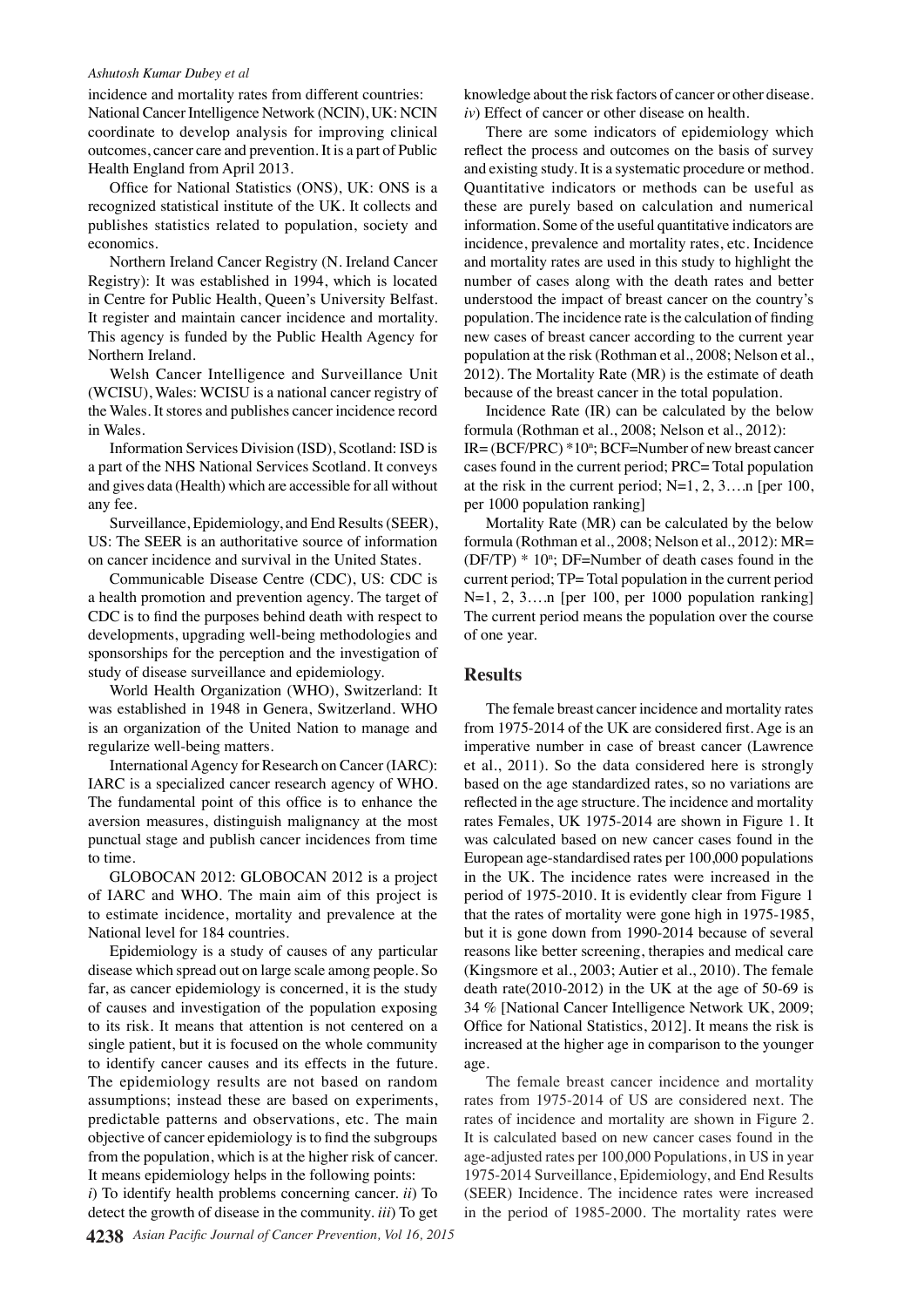#### *DOI:http://dx.doi.org/10.7314/APJCP.2015.16.10.4237 Breast Cancer Statistics and Prediction Methodology: A Systematic Review and Analysis*

increased in 1975-1990. But it is decreased from 1995- 2010. Overall survival in the case of breast cancer is good in US. This is because of improved medical technology, awareness and early detection through screening. But instead of this fact the third leading cause of cancer death in the US is because of breast cancer (SEER\*Stat Database, 2014).

The female breast cancer incidence and mortality rates from 1980-2014 of India are considered next. There is non- availability of incidence and mortality data in case of India. Based on the GLOBOCAN project report the incidence and mortality rates were shown in table 1. It is calculated based on new cancer cases found in the ageadjusted rates per 100,000 Populations in India. It is found that the population of India is large however the incidence rate here is less compare to other countries (Fertay et al., 2004). Lack of screening program and lack of awareness are responsible for this (Fertay et al., 2004). The death per incident ratio is highest in India, at almost 50%, compared to 30% in China and 18% in the US (Fertay et al., 2004). In terms of developed and developing countries earlier detection rate is low in India. Breast cancer death rate is high in India even with the good treatments (Fertay et al., 2004).

According to National Cancer Institute: Cairo, breast cancer is the third leading cancer (13.15 %) in Egypt (Elatar, 2002). There are very less percentage (13.3%) of breast tumor patient had mammography executed as an analytic technique (Salem et al., 2010. In case of Egypt the incidence and mortality rates of 2012 are only considered because of non-availability of data. In the



**Figure 1. Breast Cancer, European Age-Standardized Incidence and Mortality Rates per 100,000 Populations,**  Females, UK 1975-2014. (National Cancer Intelligence Network UK, 2009; Office for National Statistics, 2012; Northern Ireland Cancer Registry, 2012; Welsh Cancer Intelligence and Surveillance Unit, 2012; Information Services Division (ISD) Scotland, 2012; Westlake et al., 2008)

**Table 1. Breast Cancer, All Ages, Incidence and Mortality Rates per 100,000 Populations, Females, India 1980-2014 (Ferlay et al. 2014)** 

| Year      | Incidence | Mortality |
|-----------|-----------|-----------|
| 1980      | 110       |           |
| 1985      | 115       |           |
| 1990      | 108       |           |
| 1995      | 120       |           |
| 2000      | 102       |           |
| 2005      | 108       |           |
| 2010      | 115       | 53        |
| 2011-2014 | 145       | 70        |

above stated year 18,660 new cases were estimated there and out of this the mortality rates was estimated at 7,161. This indicates the fact that the situation of breast cancer in Egypt is almost worst like India.

How many females are approximately being died can be calculated for the comparison between UK, US, India and Egypt. It is calculated by Incidence/( Mortality). The incidence and mortality rates pertaining to the period of 2011-2014 have been considered for death rates comparison as shown in table 2.

Due to advanced technology and awareness programs the mortality rate has decreased in the US and the UK. It is evidently clear from table 2 that the death rate of breast cancer is highest in India. It seems from this that the future move is not very easy for India to eradicate breast cancer. In case the effective steps to uproot breast cancer are taken now, even then it will take 20-30 years or more to end this situation in India.

The survival situation can be understood also by prevalence. Prevalence of cancer is such a measurement as it shows the likelihood of this disease in the population. Prevalence of breast cancer tells how many people are surviving of breast cancer disease in the current population. It can be calculated by the below formula (Coldman et al.,1992): *Prevalence= (Total no. of cases of breast cancer)/Population*

Total no. of cases of breast cancer = newly diagnosed breast cancer + already living with breast cancer

There is a strong relationship between incidence and prevalence which depends on the history of the cancer. When incidence rate increases the prevalence rate also generally go up as it is clear from Figure 3 which is based on GLOBOCAN 2012 report. But it cannot be taken for



**Figure 2. Breast Cancer, All Ages, All Races, SEER Incidence and Mortality Rates per 100,000 Populations,** Females, US 1975-2014. **(US Cancer Statistics Working** Group, 2010; SEER\*Stat Database, 2014; Ferlay et al., 2010; Edwards, 2014)



**Figure 3. Distribution of the Prevalence and Incidence of Breast Cancer**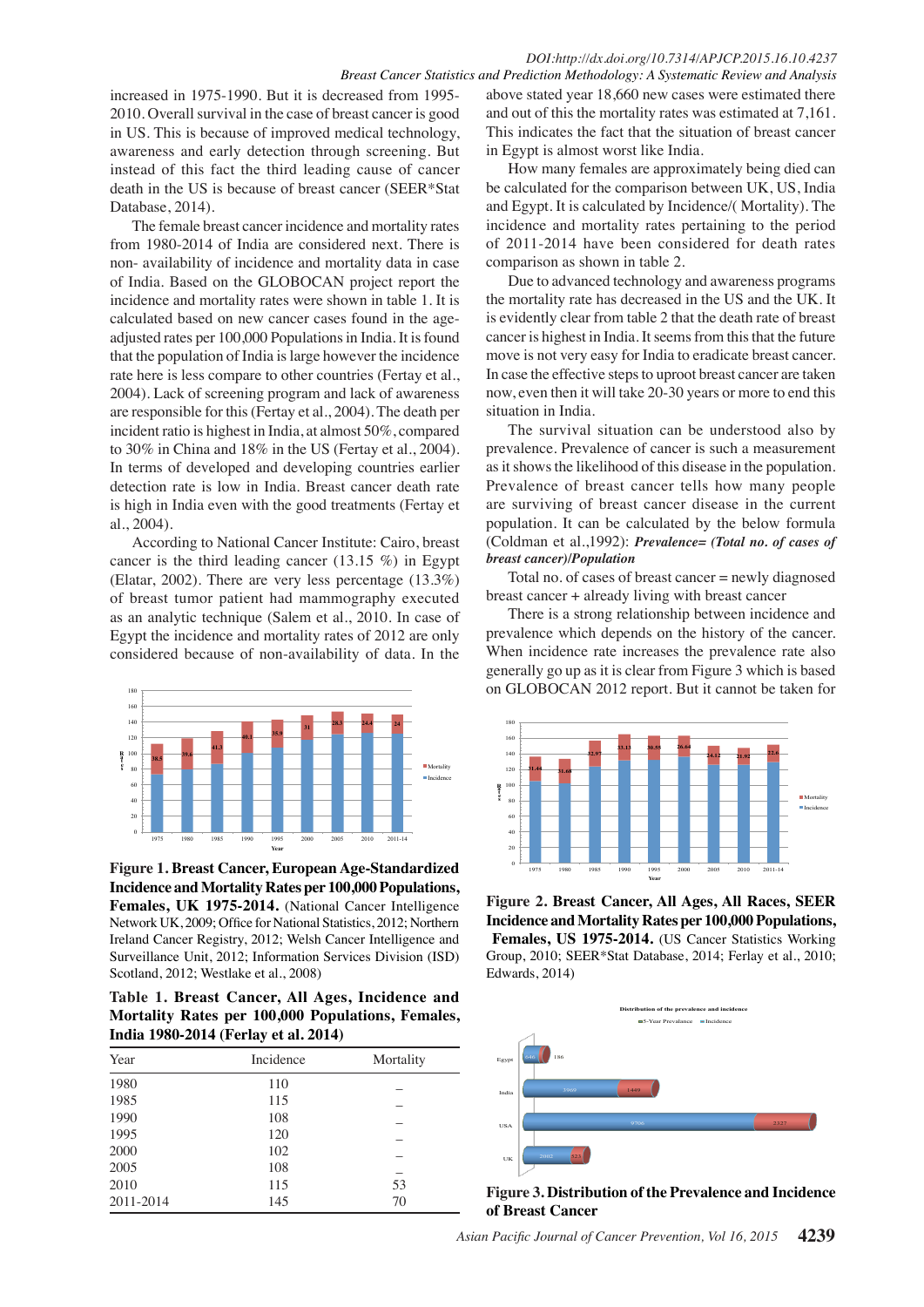| Country | Incideance Mortality | Explanation                                                                                 |
|---------|----------------------|---------------------------------------------------------------------------------------------|
| UK      | 5.22(5)              | In UK, for every 5 females newly identify with breast cancer, one female is dying of it.    |
| US      | 5.73(6)              | In US, for every 6 females newly identify with breast cancer, one female is dying of it.    |
| India   | 2.07(2)              | In India, for every 2 females newly identify with breast cancer, one female is dying of it. |
| Egypt   | 2.60(3)              | In Egypt, for every 3 females newly identify with breast cancer, one female is dying of it. |

#### **Table 3. Summary of Studies**

| First Author reference and Publication Year | Methods                                                                         | Results                                                                                 |
|---------------------------------------------|---------------------------------------------------------------------------------|-----------------------------------------------------------------------------------------|
| Chou et al., 2004                           | Artificial neural networks and<br>multivariate adaptive regression splines      | Classification accuracy rate was 97.2 %.                                                |
| Tewolde et al., 2007                        | <b>PSO</b>                                                                      | Classification accuracy rate was 97.4 %.                                                |
| Wang et al., 2009                           | <b>Structured SVM</b>                                                           | Classification accuracy rate was 97.0 %.                                                |
| Pang et. al., 2010                          | Impact Analysis-A Statistical Approach                                          | The Breast Cancer Incidence rate was<br>increased from the age of 15.                   |
| Karnan et al., 2010                         | Roughset, GA and ACO                                                            | Detection accuracy rate was 0.948 for 322 images.                                       |
| Modiri et al., 2011                         | <b>PSO</b>                                                                      | Average error rate was smaller than 5%.                                                 |
| Sbeity et al., 2011                         | Hybrid optimization model                                                       | Success parameters of optimization are<br>objective function and the control parameters |
| Liu et al., $2011$                          | Discrete Particle Swarm Optimization<br>(DPSO) and Rule Pruning                 | Classification accuracy rate was 97.23 %.                                               |
| Einipour et al. , 2011                      | Fuzzy and ACO                                                                   | Classification accuracy rate was $96.99\%$ .                                            |
| Wang et al., 2012                           | Association Rule based SVM Classifier                                           | Average Classification accuracy rate was 88.83 %.                                       |
| Zibakhsh et al., 2013                       | Memetic algorithm with a multi view<br>fitness fuzzy approach                   | Classification accuracy rate was $69.43\%$ .                                            |
| Li et al., 2013                             | ACO based dimension reduction method                                            | The number of selected gene was $85\%$ .                                                |
| Yu et al., 2013                             | ACOSampling with SVM classifier                                                 | Performance was approximately 94.18<br>for the colon dataset.                           |
| Shrivastava et al., 2013                    | <b>WEKA Tool</b>                                                                | Classification accuracy rate was 98 %.                                                  |
| Ahmad et al. 2014                           | Random forest classifier                                                        | Classification accuracy rate was $72\%$ .                                               |
| Martínez-Ballesteros et al., 2014           | Multi-Objective evolutionary quantitative<br>association rules                  | Their precision result was 100 $\%$ .                                                   |
| Khan et al., 2014                           | AKaike Information Criteria (AIC),                                              | The standard deviation was $84.14+75$ .                                                 |
|                                             | Bayesian Information Criteria (BIC),<br>and Deviance Information Criteria (DIC) | 25 months for male.                                                                     |
| Shen et al., 2014                           | Feature selection method and SVM                                                | Classification accuracy rate was $92\%$ .                                               |

granted. In case cure rate is good the prevalence rate will also automatically be good. In case cure rate is low then it will also affect prevalence rate adversely. In case cure rate is good but survival rate is not so the prevalence will go down. According to the report of GLOBOCAN 2012 the five year prevalence of the above stated countries are shown in Figure 3. It indicates that the highest increase of prevalence in case of USA and lowest in case of India. It proofs the same thing which is already been discussed based on table 2.

## **Discussion**

The basic principles and measurement can be better understood by epidemiology, but due to limited resources, small area of investigation and small sample size, etc., steps will be taken towards computational methodology. Computational methodology can be helpful in data determination, detection probability, sample size expansion and classification, etc. So that in this section survey is being made on research work made earlier to detect cancer at the early stage. Pros and cons have also been discussed in this survey.

Pattern finding plays the most important role in any type of cancer diagnosis, so hidden pattern discovery is being discussed now. There is an important role of data mining in knowledge discovery. Data Mining is the process of extracting useful information from the huge database (Agrawal et al., 1994). On the basis of data type, data mining can be mainly divided into two models:

*i*) Descriptive: It is used to deal with the general properties. Some important descriptive functions are as under.

Association Rule Mining (ARM): It is a process of finding relationship among data (Kamsu-Foguem et al., 2013).

Clustering: To form group of similar objects. Sequence Mining: To find the relevant pattern from data in sequence. String Mining is a good example in DNA sequences.

*ii*) Predictive: The main purpose is to predict the class label. Models which are derived from it depend on the training data set.

Classification: To predict the class object on the basis of derived model can be formed and classes can be differentiated. Regression: The dependent and independent variables relationship can be predicted by regression.

Prediction: To automatically predict the classes based on training set.

The methodologies of breast cancer detection that is based on descriptive and predictive techniques have been discussed now. First, the methodologies have been discussed and analysed which are used the above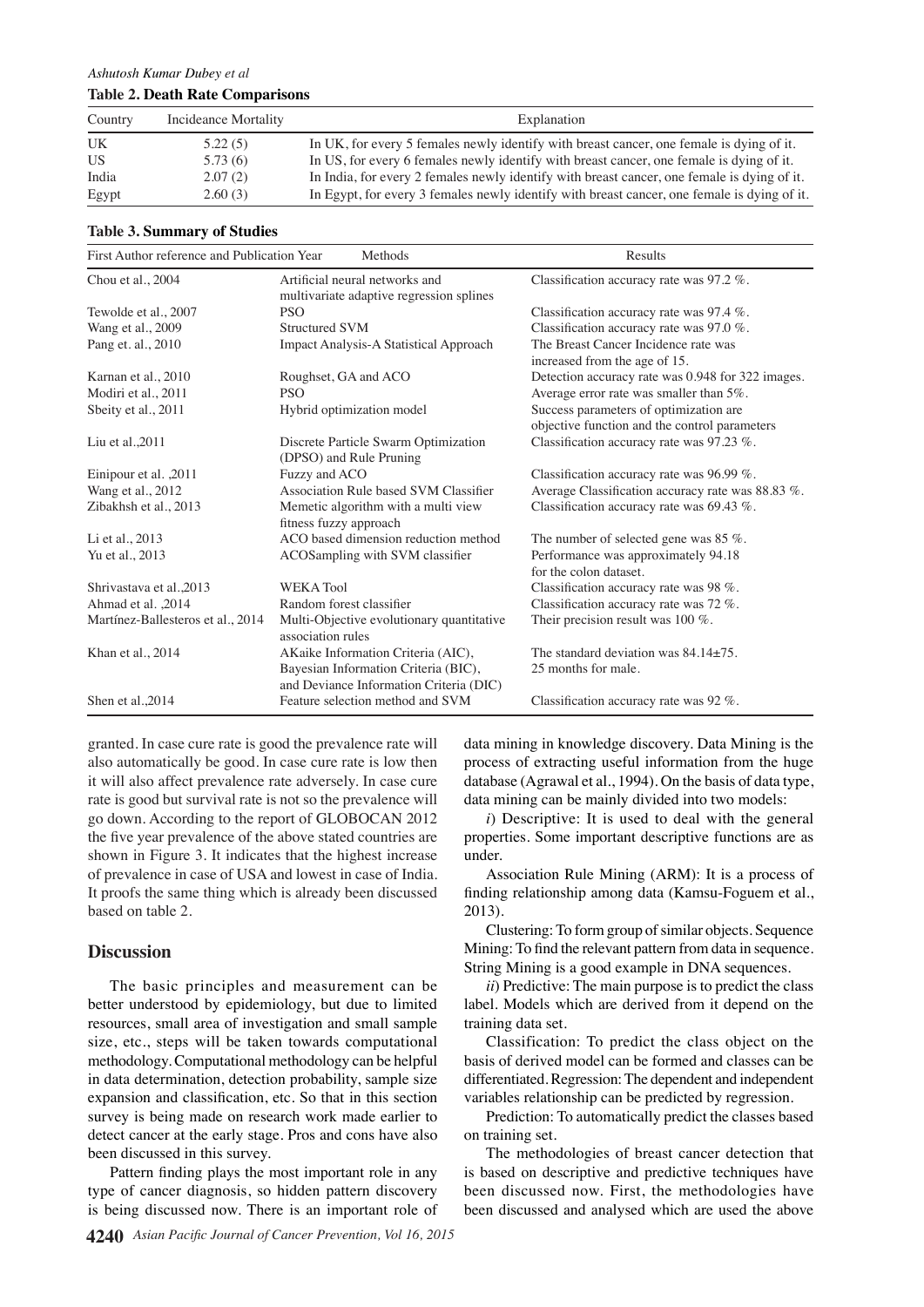techniques separately.

The above two models are nearly used in every areas of healthcare databases for knowledge discovery. Data mining tasks like association rule mining, correlation, sequence classifier and clustering may provide a real solution to discover similar types of group, group pattern, and frequency of the items present in the group, extraction of the significant pattern and the pattern visualization. (Khaing, 2011). Association rules mining is appropriate for finding factors which contribute to heart diseases in males and females (Nahar et al., 2013), may also be used in the case of finding breast cancer factors. It is also suggested that the ARM addresses the issue of over fitting the training data by removing the irrelevant terms from the rule, and improves the predictive power of the rule, and in the meantime simplifies it (Witten et al., 2005; Wang et al., 2007). The conventional pruning procedure is taken out at a time to examine the rule quality (Karnan et al., 2010), for the rule that there are multiple limitation conditions in one attribute, the influence of the individual parameter inside each attribute is overlooked, and thus it is worth examining each parameter separately (Witten et al., 2005; Wang et al., 2007; Liu et al., 2011). Pang et al. (2010) examined how the age, year and sex affect the probability of getting breast cancer. For this they proposed impact analysis approach. Impact analysis proceeds towards the association of the impact factor to generate calculated probability. They used Australian Institute of Health and Welfare between 1983-2003 as the dataset for breast cancer incidence and mortality. They suggested three models. The first model interprets effect of sex. Second, model interprets the probability of getting the risk of breast cancer in different age considering male subset data. Third model interprets the probability of getting the risk of breast cancer in different age considering female subset data. Their outcomes demonstrated that frequency rate of breast disease in ladies go high from the age of 15. Malpani et al. (2011) developed two different association rule mining approaches for discovering breast cancer regulatory mechanisms.

Breast cancer regulatory mechanisms of gene module, position value and position weight matrix was considered the key factor. Their data pre-processing task involved with two independent data sources: 1) a single breast cancer patient profile data file, 2) a candidate enhance information data file. Data pre-processing with two different association rule mining approach are used to identify the association rules which justify the threshold value. The threshold value is used for pruning the data and use in the experiments. It discovers the breast cancer regulatory mechanisms of gene module. The symptoms of breast cancer are not the same in all patients, it is very necessary to characterize them and give separate treatment. So clustering or classification techniques may be used. Classification is also needed as that there are several factors like age, sex, gender; hereditary, alcohol intake and overweight can affect breast cancer. The classification rule mining and decision rules are discovered through training data (Liu et al., 2011). Means it can train the cluster data according to the risk factors for better classifications. Bennett et al. (1992) proposed neural networks based

linear programming for classification breast cancer data. They used Wisconsin Breast Cancer dataset (Blake et al., 2007) and reported 98.3% classification accuracy. Multi-surface outline with direct programming strategy can likewise attain to better characterization precision (Wolberg et al., 1990). According to Kerhet et al. (2006) Breast cancer is the common cause of death among women because of malignant tumors, whereas early detection leads to longest survival or even full recovery. They proposed a 3-D method, whose output is transformed to a posteriori probability of tumour presence based on Support Vector Machine (SVM) classifier. This approach was considered for noisy environments. Their results comes about around the tumor as indicated by the same structure demonstrate that it emerges against the foundation of general likelihood values. Shrivastava et al. (2013) evaluated classification method on breast cancer data. They used WEKA tool. It is a great collection of machine learning sets which are benevolent in the data mining task and undertakings. Based on the WEKA tool the classification accuracy achieved was 98 %. Ahmad et al. (2014) classified breast cancer lesions using random forest. The breast cancer lesions are obtained from fine needle aspiration (FNA). They considered approximately 700 data. It consists of 458 benign cases and 241 malignant cases. They achieved 72 % accuracy by using random forest classifier. A legitmate fitness function is indispensable which is applied for precise classification and detection (Machraoui et al., 2013). It is tough because of the data set nature. For example if the detection of the cancerous dataset from images, then improved edge detection technique is required. On the off chance that it is an instance of location of harmful tumors in mammograms, then it is exceptionally troublesome in light of the fact that carcinogenic tumors are consolidated in typical breast tissue structures (Dheeba et al., 2011). If it is the case of finding the disease changes in the data that is raw genotype (Yang et al., 2013). If it is the case of complex problems where decision variables are in large numbers (Pandey et al., 2013). If it is the case of malignant tissue finding from normal and cancer associated tissues (Zakharchenko et al., 2011).

Because of the changes in the classification and detection type, only one method is not sufficient and successful. So there is a need of the hybrid framework that is the combination of optimized classifier and prediction system. Mostly good results have been found by the hybridization of several methodologies because the symptoms of breast cancer can be of different types and these can be treated separately. So the combined methodologies can provide better results. Now methodologies discussed above with the Evolutionary Algorithms have been discussed and analysed. Evolutionary algorithms are used to find the nearer or optimal solution even in the case of complex problems. According to Wang et al. (2009) SVM is a good option for breast cancer data. They suggested a structured SVM model to determine mammographic region for normal or cancerous by accounting the group (cluster) structures in the training set. For experimentation Digital Database for Screening Mammography (DDSM), is used. This deterrent extracts yoke pan bearing texture, Gabor,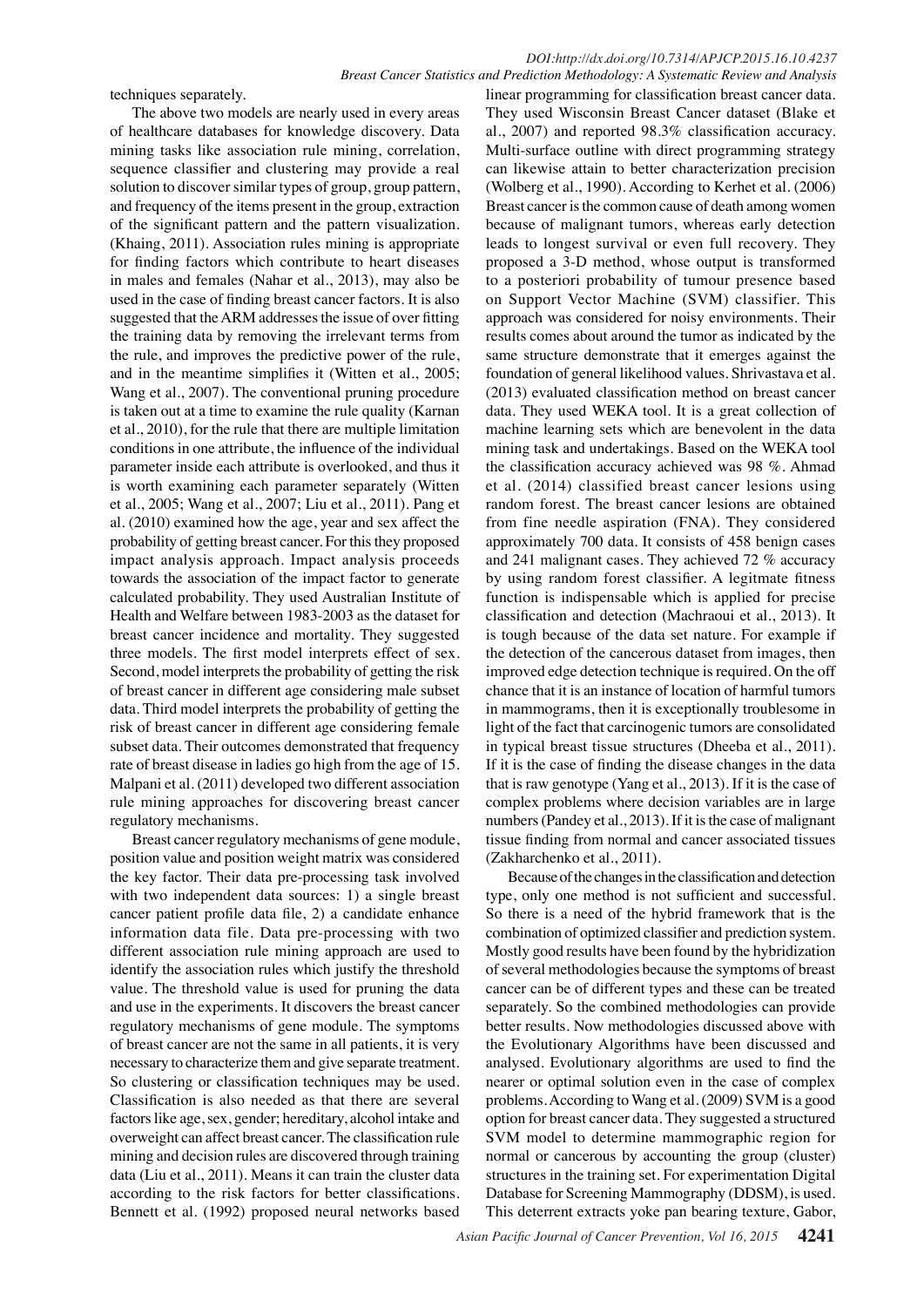#### *Ashutosh Kumar Dubey et al*

curvilinear, and multi-resolution features. Their results showed better detection performance in area under the curve. SVM is also helpful in breast cancer diagnosis. The classification property of the SVM was capable of modification which turn away of the neural worrisome, and the SVM has a quite shorter training time (Chang et al., 2003). Established SVM hither respecting self-esteem resident proficiency in disorder diagnosis and result in good classification accuracy (Akay, 2009). To detect the boundary of the breast pattern Fuzzy sets, pulse coupled neural networks (PCNNs), and support vector machine, in conjunction with wavelet-based feature extraction enhance the contrast of the input images(Hassanien et al., 2012). For developing an Intelligent breast cancer classifier, multilayer perceptron (MLP) using back-propagation algorithm, probabilistic neural networks (PNN), learning vector quantization (LVQ) and support vector machine (SVM) can be a better option( George et al., 2012).

Their results show that the predictive ability of probabilistic neural network and support vector machine was stronger than the learning vector quantization and multilayer perceptron. Wang et al. (2012) proposed a novel cancer selection process based on Association Rule and SVM classifier (AR-SVM). Their classifier combines support vector machine and association rule. This method achieves high classification accuracy and good biological interpretability. The experimental results by AR-SVM show better classification accuracy in comparison to the Refined Classification Based on TopkRGS (RCBT). Some standard methods for cancer classification and prediction are Artificial Neural Network (ANN), Decision Tree (DT), Support Vector Machine (SVM), Genetic Algorithm (GA) and Particle Swarm Optimization (PSO) (Sousa et al., 2004).

Discrete Particle Swarm Optimization (DPSO) is an alternate of PSO. According to Yeh et al. (2009) DPSO can show better breast cancer classification accuracy. Liu et al. (2011) evaluated (DPSO) with rule pruning approach for finding breast cancer. They used Wisconsin breast cancer data from the University of California (UCI), Irvine machine learning repository. Their accuracy results proved that the DPSO  $(97.23\%)$  is better than PSO  $(97.06)$ . Shen et al. (2014) intended to form a prediction model of breast cancer by using feature selection method and the support vector machine. They accuracy with this feature selection method was 92 %. It shows the consistency contribution of the raked features. Tewolde et al. (2007) proposed Particle Swarm Optimization (PSO) based method. It is used for single and multi-surface based data separation for breast cancer data classification. It exploits the ingenuousness, efficaciousness and flexibility of the PSO method. It subdued the PSO-based classifiers according to pre-defined statistics rupture methods, necessity regard of the dataset for offing. Their classification accuracy results are in the range of 97-100 %. The frequency range and measurement setup highly affects the electrical properties (Cho et al., 2006; Lazebnik et al., 2007). The planar brandish recklessness work breech be modelled by prearrange radiators, which are the most common for the radiometry and multi-structure (Orfanidis et al., 2002; Thakur et al., 2002). Modiri et al. (2011) used PSO algorithm to estimate the sustainibility of the kinfolk layers as in (Yeung et al., 2009; Gandhi et al., 2010) at microwave frequency band. They have achieved improved final responses accuracy.

The integrated performance of neural networks with the multivariate adaptive regression splines (MARS) was studied (Chou et al., 2004). The results show good classification accuracy. Finite-difference frequency domain and particle swarm optimization was proposed to reconstruct the breast cancer cell dimension and determines its position (Zainud-Deen et al., 2008). It uses 2-D and 3-D models. The results prove the possibility for attaining the localization and the size of the cancer inside the breast. Akaike Information Criteria (AIC), Bayesian Information Criteria (BIC), and Deviance Information Criteria (DIC) were adopted to measure the goodness of fit for Modelling Male Breast Cancer (Khan et al., 2014). The sample database of 500 males has been selected for this modelling. The results suggest the exponential Weibull model fits the male survival data (Khan et al., 2014).

Martínez-Ballesteros et al. (2014) proposed a multiobjective evolutionary algorithm for mining association rules. It is the process to discover more relevant genes. The name of this methodology is Gene Association Rule Network (GarNet). It is applied on yeast cell cycle. There are two steps to deal with the generation of the gene association networks. First, GarNet carries out an inference method based on an Iterative Rule Learning (IRL) to extract gene–gene associations. It develops the network through Quantitative Association Rules (QAR) found in several input microarray datasets and found the consistent results. The effectuation study of this fact finding was performed as like in the study of Gallo et al.(2011). For predicting gene function, DNA microarray is a good choice (Zhou et al., 2002). DNA microarray is also an obvious choice for Gene regulatory mechanism (Husmeier, 2003; Segal et al., 2003), drug discovery (Evans et al., 2004) cancer classification (Alon et al., 1999; Conrads et al., 2003) mining specific tumours (Golub et al., 1999; Wigle et al., 2002; Nutt et al., 2003). There are several gene selection approaches were developed including Statistical Analysis (Khan et al., 2001), Bayesian Mode (Lee et al., 2003), Fisher Linear Discriminator Analysis (Xiong et al., 2001) and support vector machine (Guyon et al., 2002; Tang et al., 2006). Zibakhsh et al. (2013) evaluated DNA microarraybased gene expression profiles to find cancerous and benign tumours from the gene. According to Zibakhsh et al. (2013) classifiers like K-Means, SVM and ANN experience low comprehensibility. So they suggested memetic algorithm based method. Memetic algorithm is capable of finding fuzzy rules from cancer data. Its fitness function considers two different evaluating procedures. The first procedure is located in the main evolutionary structure of the algorithm. It evaluates each single fuzzy rule. The second procedure evaluates the quality of each fuzzy rules from the whole set. So the above method enhances the discovery process by evaluating each fuzzy rule. Karnan et al. (2010) suggested microcalcifications as the key symptoms facilitating early detection of breast cancer. They suggested textural features. t is suggested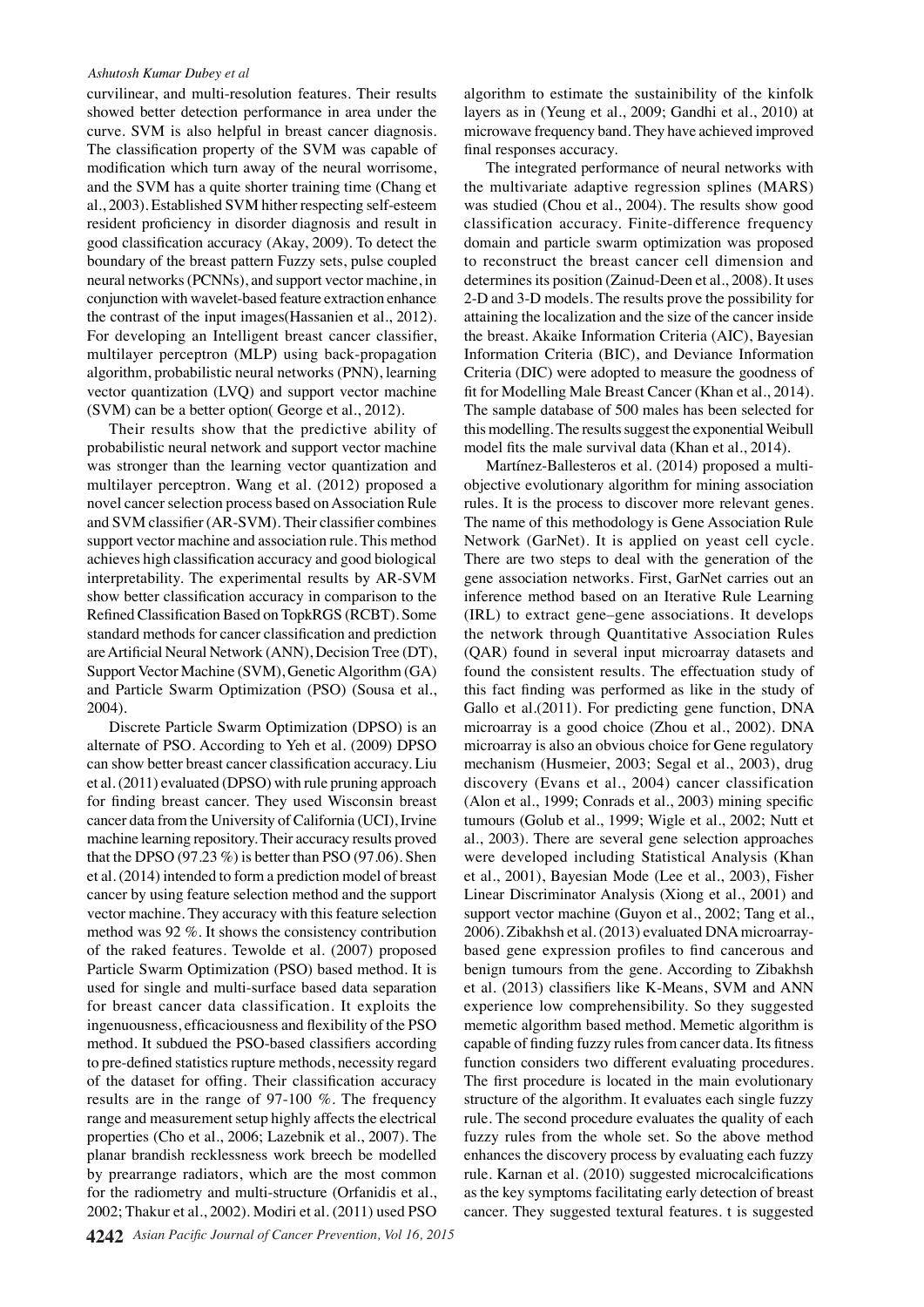stranger the articulated mammogram image. It was hand-me-down to bracket the microcalcifications. The classification classifies it into benign, malignant or normal. They used rough set based reduction algorithms such as Heuristic approach, Hu's algorithm, Quick Reduct (QR), and Variable Precision Rough Set (VPRS) and the metaheuristic algorithms such as GA and HPACO algorithms (Goldberg, 1989; Kim et al., 1999; Hassanien et al., 2004). Right the textural Phiz were normalized between zero and one. The normalized imperturbability were old as an input to a three-layer Back Propagation Network (BPN) to classify the microcalcifications into benign, malignant or normal. to set the microcalcifications into congenial, hateful or accustomed. The garner logic were go by trained network. It is 0.9 for malignant, 0.5 for benign and 0.1 for normal images. Receiver Operating Characteristics (ROC) was used as the classification performance evaluator. The competence was tested on 161 pairs of digitized mammograms and proof that ACO outperforms. Sbeity et al. (2011) suggested mathematical model for the optimal solution finding in the direction of cancer therapy. The model was considered for an individual patient over a fixed time horizon. According to Sbeity et al. (2011) the success of any optimization function depends on the optimization procedure and the control parameters. Their results are more accurate in optimal treatment. Einipour et al. (2011) proposed Fuzzy and ACO based method for breast cancer detection. The fuzzy rules are used for the interpretability capability and ACO optimized the fuzzy rule sets. The datasets was taken from UCI machine learning repository. They achieved 96.99 % accuracy by using Fuzzy-ACO. Li et al. (2013) proposed a bionic optimization algorithm based dimension reduction method named Ant Colony Optimization-Selection (ACO-S) for high-dimensional datasets. The performance has been checked on the dimensions varying from 7129 to 12000. The results show that ACO-S has a notable ability to generate a gene subset with the smallest size and shows high classification accuracy. Yu et al. (2013) suggested Ant Colony Optimization (ACO) Sampling to address the problem of class imbalance problem. This algorithm starts with feature selection to eliminate noisy genes in data. The original training set is then divided into groups: training set and validation set. In each division, they modified the parameter and concluded that the ACO is efficient in finding optimal training sample subset. The importance of the corresponding majority sample can be shown by frequency list. Their approach outperforms in generating stronger generalization ability.

It has been observed by this study that the good results can be found in case of combined methodologies (Data Mining and Evolutionary Algorithms). Based on the overall study it is observed that data mining techniques have the capability to give better results in terms of classifying breast cancer dataset. It is also observed that the evolutionary algorithm can provide optimal solution. The possibility of good results also in case if nearer solution/optimal solution can be found instead of exact solution. So if data mining techniques and evolutionary algorithms are combined applied, then the chances of detection of breast cancer can be improved. The study

#### **Conclusions**

Breast cancer has created a terrible situation in almost all over the world according to this study and discussion. It has been observed that the death rate is gradually coming down in some developed countries like the UK and US because of the developed technologies used in diagnosis and awareness. But in developing countries like India the situation is not good and some effective steps should be taken in this direction without any delay.

This study has been made on methodologies by which the breast cancer can be detected at early stages by using the breast cancer data set. It is clear from this study that the Association Rule Mining, Classification, Clustering and Evolutionary Algorithms are good at detection and classification of breast cancer data. It is also observed that if the properties of the symptoms are identified correctly, the chances of accurate detection will improve. It is also observed by the results of the previous methods that the classification algorithm increases the possibility of improved detection accuracy. The characteristics of breast cancer symptoms are different, so the chances of good results by using single algorithm are less. But by the use of combined algorithms at different levels will produce good results. So it is concluded that the framework based on data mining and evolutionary algorithms can be a milestone in case of breast cancer detection.

### **References**

- Agrawal R, Srikant R (1994). Fast algorithms for mining association rules. *VLDB*, **1215**, 487-99.
- Ahmad F, Yusoff N (2013). Classifying breast cancer types based on fine needle aspiration biopsy data using random forest classifier. 13th International Conference on in Intelligent Systems Design and Applications (ISDA), **IEEE**, 121-5.
- Akay MF (2009). Support vector machines combined with feature selection for breast cancer diagnosis. *Expert Systems Applications*, **36**, 3240-7.
- Al-Darwish AA, Al-Naim AF, Al-Mulhim KS, et al (2014). Knowledge about cervical cancer early warning signs and symptoms, risk factors and vaccination among students at a medical school in Al-Ahsa, Kingdom of Saudi Arabia. *Asian Pac J Cancer Prev*, **15**, 2529-32.
- Alon U, Barkai N, Notterman DA, Gish K, et al (1999). Broad patterns of gene expression revealed by clustering analysis of tumor and normal colon tissues probed by oligonucleotide arrays. *Proc Natl Acad Sci USA*, **96**, 6745-50.
- Autier P, Boniol M, LaVecchia C, et al (2010). Disparities in breast cancer mortality trends between 30 European countries: retrospective trend analysis of WHO mortality database. *BMJ*, **341**, 1-7.
- Bennett KP, Mangasarian O (1992). Neural Network Training via Linear Programming. Advance in Optimization and Parallel Computing, 56-67.
- Breast Cancer Deadline 2020 (2012). Retrieved May 10, 2014, from www.breastcancerdeadline2020.org/
- Blake CL, Merz CJ (2007). UCI machine learning repository of machine learning databases. www.ics.uci.edu/~ mlearn/ MLSummary.html.
- Report to the nation-breast cancer (2012). Cancer Australia, Surry Hills, NSW.
- Chang RF, Wu WJ, Moon WK, et al (2003). Support vector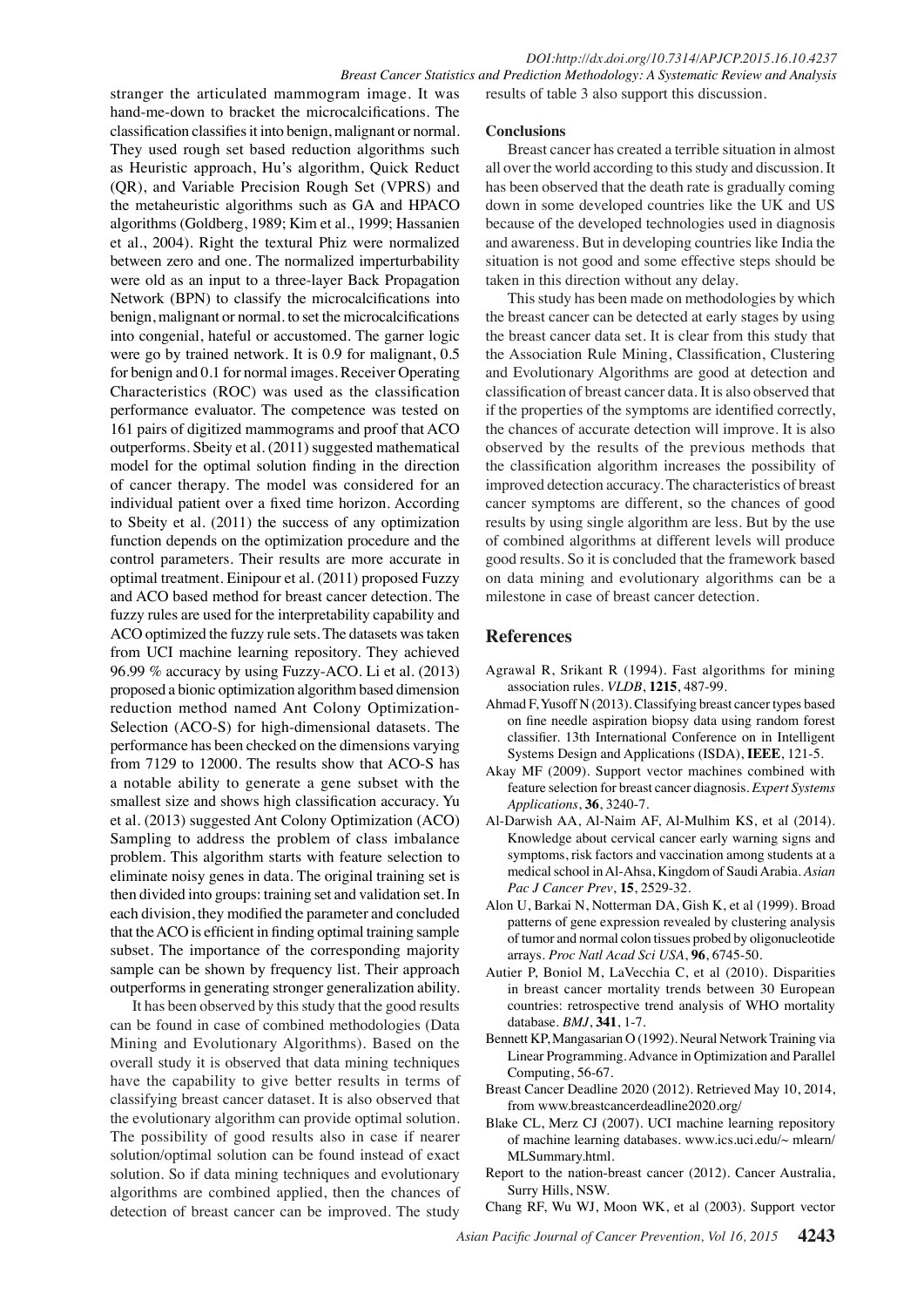#### *Ashutosh Kumar Dubey et al*

machines for diagnosis of breast tumors on US images. *Acad Radiology*, **10**, 189-97.

- Cho J, Yoon J, Cho S, et al (2006). In vivo measurements of the dielectric properties of breast carcinoma xenografted on nude mice. *Int J Cancer*, **119**, 593-8.
- Chou SM, Lee TS, Shao YE,et al (2004). Mining the breast cancer pattern using artificial neural networks and multivariate adaptive regression splines. *Expert Systems with Applications*, **27**, 133-42.
- Coldman AJ, McBride ML, Braun T (1992). Calculating the prevalence of cancer. Statistics in medicine, 11, 1579-1589.
- Conrads TP, Zhou M, Petricoin EF, et al (2003). Cancer diagnosis using proteomic patterns, *Expert Rev Mol Diagn*, **3**, 411-20.
- Dheeba J, Selvi ST (2011). A CAD system for breast cancer diagnosis using modified genetic algorithm optimized artificial neural network. In Swarm, Evolutionary, and Memetic Computing, 349-57.
- Edwards BK, Noone AM, Mariotto AB, et al (2014). Annual Report to the Nation on the status of cancer, 1975-2010, featuring prevalence of comorbidity and impact on survival among persons with lung, colorectal, breast, or prostate cancer. *Cancer*, **120**, 1290-314.
- Elatar I (2002). Cancer registration, NCI Egypt 2001. Cairo, Egypt, National Cancer Institute, Available from: http:// www.nci.edu.eg/Journal/nci2001%20.pdf.
- Einipour A (2011). A fuzzy-ACO method for detect breast cancer. *Global J Health Science*, **3**, 195-9.
- Evans WE, Guy RK (2004). Gene expression as a drug discovery tool. *Nature Genetics*, **36**, 214-5.
- Ferlay J, Soerjomataram I, Ervik M, et al (2014). GLOBOCAN 2012 v1. 0, Cancer Incidence and Mortality Worldwide: IARC CancerBase No. 11. Lyon, France: International Agency for Research on Cancer; 2013. Visit: http://globocan. iarc.fr.
- Ferlay J, Shin HR, Bray F, et al (2010). Estimates of worldwide burden of cancer in 2008: GLOBOCAN 2008. *Int J Cancer*, **127**, 2893-917.
- Fertay J, Bray F (2004). GLOBOCAN 2002Cancer Incidence, Mortality and Prevalence Worldwide, IARC CancerBase No. 5, Version 2.0; IARC Press, Lyon.
- Gallo C. A, Carballido JA, Ponzoni I (2011). Discovering time-lagged rules from microarray data using gene profile classifiers. *BMC Bioinformatics*, **12**, 1-21.
- Gandhi KR, Karnan M, Kannan S (2010). Classification rule construction using particle swarm optimization algorithm for breast cancer data sets. In Signal Acquisition and Processing (ICSAP), 233-7.
- George YM, Bagoury BM, Zayed HH, et al (2012). Breast fine needle tumor classification using neural networks. *Int J Computer Sci Issues*, **9**, 247-56.
- Goldberg DE (1989). Genetic algorithms in search, optimization, and machine learning. Reading Menlo Park: Addison-wesley.
- Golub TR, Slonim DK, Tamayo P, et al (1999). Molecular classification of cancer: class discovery and class prediction by gene expression monitoring. *Science*, **286**, 531-7.
- Guyon I, Weston J, Barnhill S, et al (2002). Gene selection for cancer classification using support vector machines. *Machine learning*, **46**, 389-422.
- Hassanien AE, Ali JM (2004).Enhanced rough sets rule reduction algorithm for classification digital mammography. *J Intelligent Systems*, **13**, 151-71.
- Hassanien AE, Kim TH (2012). Breast cancer MRI diagnosis approach using support vector machine and pulse coupled neural networks. *J Applied Logic*, **10**, 277-84.
- Husmeier D (2003). Sensitivity and specificity of inferring genetic regulatory interactions from microarray experiments with dynamic Bayesian networks. *Bioinformatics*, **19**,

2271-82.

- Information Services Division (ISD) Scotland, 2012 (2012). Available from: http://www.isdscotland.org/Health-Topics/ Cancer/Publications/index.asp#605
- Jemal A, Bray F, Center MM, et al (2011). Global cancer statistics. *CA: A Cancer J Clin*, **61**, 69-90.
- Kamsu-Foguem B, Rigal F, Mauget F (2013). Mining association rules for the quality improvement of the production process. *Expert Systems with Applications*, **40**, 1034-45.
- Karnan M, Gandhi KR (2010). Diagnose breast cancer through mammograms, using image processing techniques and optimization techniques. In Computational Intelligence and Computing Research (ICCIC), 1-4.
- Kerhet A, Raffetto M, Boni A, et al (2006). A SVM-based approach to microwave breast cancer detection. *Engineering Applications Artificial Intelligence*, **19**, 807-18.
- Khaing HW (2011). Data mining based fragmentation and prediction of medical data. *In Computer Research and Development (ICCRD)*, **2**, 480-5.
- Khan HM, Saxena A, Rana S, et al (2014). Bayesian method for modeling male breast cancer survival data. *Asian Pac J Cancer Prev*, **15**, 663-9.
- Khan J, Wei JS, Ringner M, Saal LH, et al (2001). Classification and diagnostic prediction of cancers using gene expression profiling and artificial neural networks. *Nature medicine*, **7**, 673-9.
- Kim JK, Park H (1999). Statistical textural features for detection of microcalcifications in digitized mammograms. *IEEE Transactions on Medical Imaging*, **18**, 231-8.
- Kingsmore D, Ssemwogerere A, Hole D, Gillis C (2003). Specialisation and breast cancer survival in the screening era. *Br J Cancer*, **88**, 1708-12.
- Lawrence G, Kearins O, Lagord C, et al (2011). The second all breast cancer report. national cancer intelligence network: London.
- Lazebnik M, Popovic D, McCartney L, et al (2007). A large-scale study of the ultrawideband microwave dielectric properties of normal, benign and malignant breast tissues obtained from cancer surgeries. *Physics Medicine Biol*, **52**, 6093-115.
- Lee KE, Sha N, Dougherty ER, et al (2003). Gene selection: a Bayesian variable selection approach. *Bioinformatics*, **19**, 90-7.
- Li Y, Wang G, Chen H, et al (2013). An ant colony optimization based dimension reduction method for high-dimensional datasets. *J Bionic Engineering*, **10**, 231-41.
- Liu Y, Chung YY (2011). Mining cancer data with discrete particle swarm optimization and rule pruning. *In IT in Medicine and Education (ITME)*, **2**, 31-4.
- Machraoui AN, Cherni MA, Sayadi M (2013). Ant Colony optimization algorithm for breast cancer cells classification. In Electrical Engineering and Software Applications (ICEESA), 1-6.
- Malpani R, Lu M, Zhang D, Sung WK (2011). Mining transcriptional association rules from breast cancer profile data. In Information Reuse and Integration (IRI), 154-9.
- Martínez-Ballesteros M, Nepomuceno-Chamorro IA, Riquelme JC (2014). Discovering gene association networks by multi-objective evolutionary quantitative association rules. *J Computer System Sciences*, **80**, 118-36.
- Modiri A, Kiasaleh K (2011). Permittivity estimation for breast cancer detection using particle swarm optimization algorithm. *In Engineering in Medicine and Biology Society (EMBC)*, 1359-62.
- Nahar J, Imam T, Tickle KS, Chen YPP (2013). Association rule mining to detect factors which contribute to heart disease in males and females. *Expert Systems with Applications*, **40**, 1086-93.